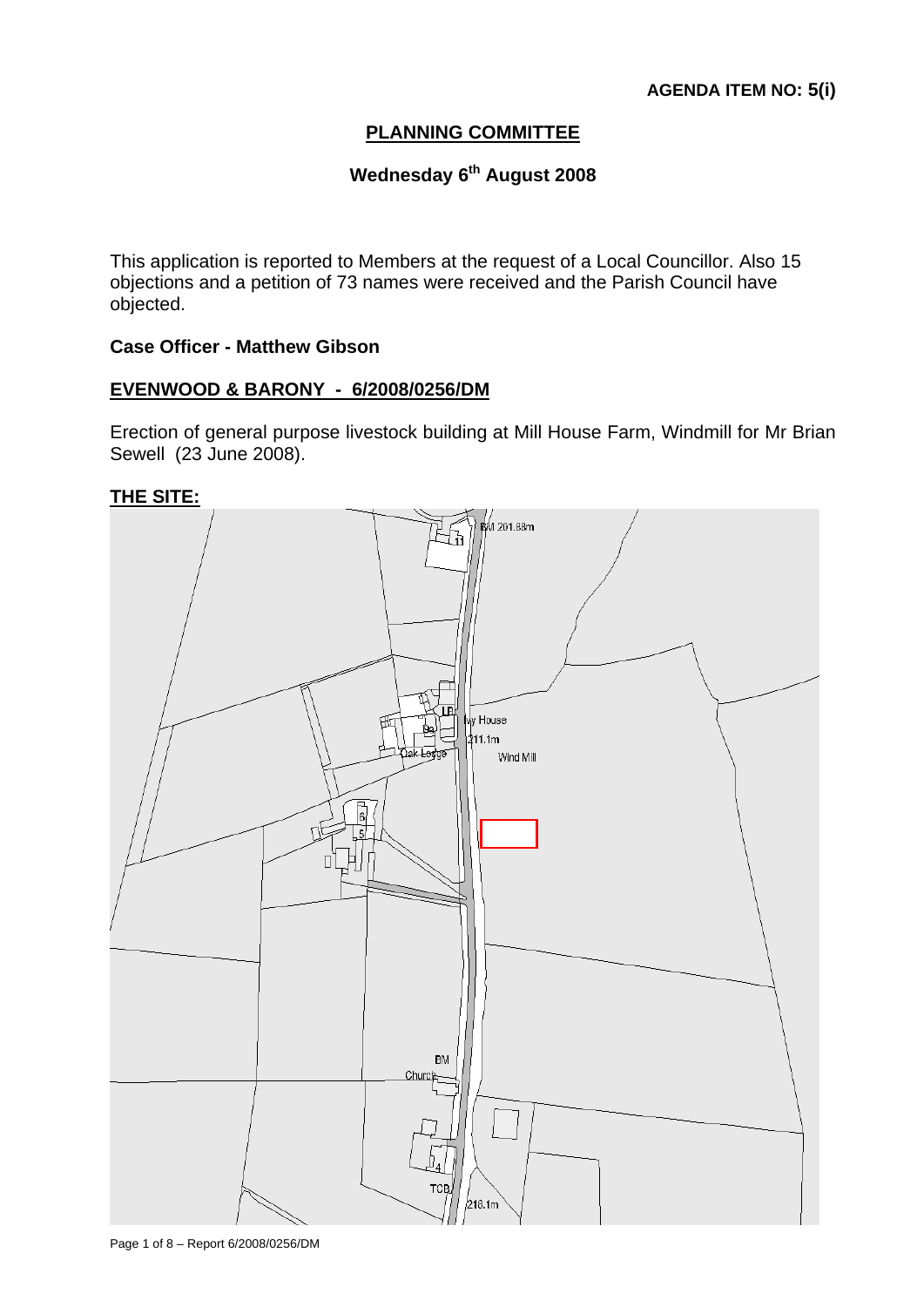The holding is situated on the east side of the road through the hamlet of Windmill, approximately 400 metres to the north of its junction with the C32 (Nettlebed Lane). The settlement of Windmill does not have development limits and the site would therefore be considered as being within the open countryside. The nearest residential properties known as 5 and 6 Windmill, are situated on the opposite side of the road approximately 90 metres to the west of the site.

Currently on the site are the following buildings:

- 1. The original general purpose building nearest to the road, approved as part of application number 6/2005/0524
- 2. A lean to storage shed attached to original general purpose building, approved as part of notification AF/2007/0008
- 3. A livestock building, originally applied for as part of notification AF/2007/0017, then as part of requested application 6/2007/0566 along with a silo. As that building was not constructed in accordance with approved plans there is a current application 6/2008/0197 pending to regularise the position
- 4. A further storage shed was given permission as part of notification AF/2008/0013 which is within the Permitted Development Rights for the land. This building was not constructed at the time of the case officer's site visit.

# **THE PROPOSAL:**

This application seeks approval for the erection of additional livestock housing at this group of existing agricultural buildings. The proposed structure will be erected to the rear of the existing buildings. It will measure 36.78 x 12.2 metres and consist of 8 livestock bays. Access will be through double 1.5 metre high galvanised steel doors. The building will be 3.94 metres high to eaves with a roof pitch of 15 degrees to a height of 5.82 metres to ridge.

The building will be constructed of timber board walls with an 'anthracite' colour fibre cement roof over a truss portal frame. The front elevation of the proposed structure will be open facing the existing buildings and enclosed with 8 sectional feed barriers.

## **PLANNING HISTORY:**

6/2008/0197/DM – Erection of general purpose agricultural building to house livestock (pending)

AF/2008/0013 - Erection of shed to store hay/straw – approved 07/05/08

6/2007/0566/DM – Erection of general purpose agricultural building to house livestock and feed silo – Approved conditionally 16/01/08

AF2007/0017 – Erection of livestock/feedstore – planning application requested 16/11/07

AF/2007/0008 – Lean to extension to existing agricultural building – approved 04/05/07

6/2005/0524/DM – Erection of general purpose agricultural building - approved 20/01/2006

# **PLANNING POLICY:**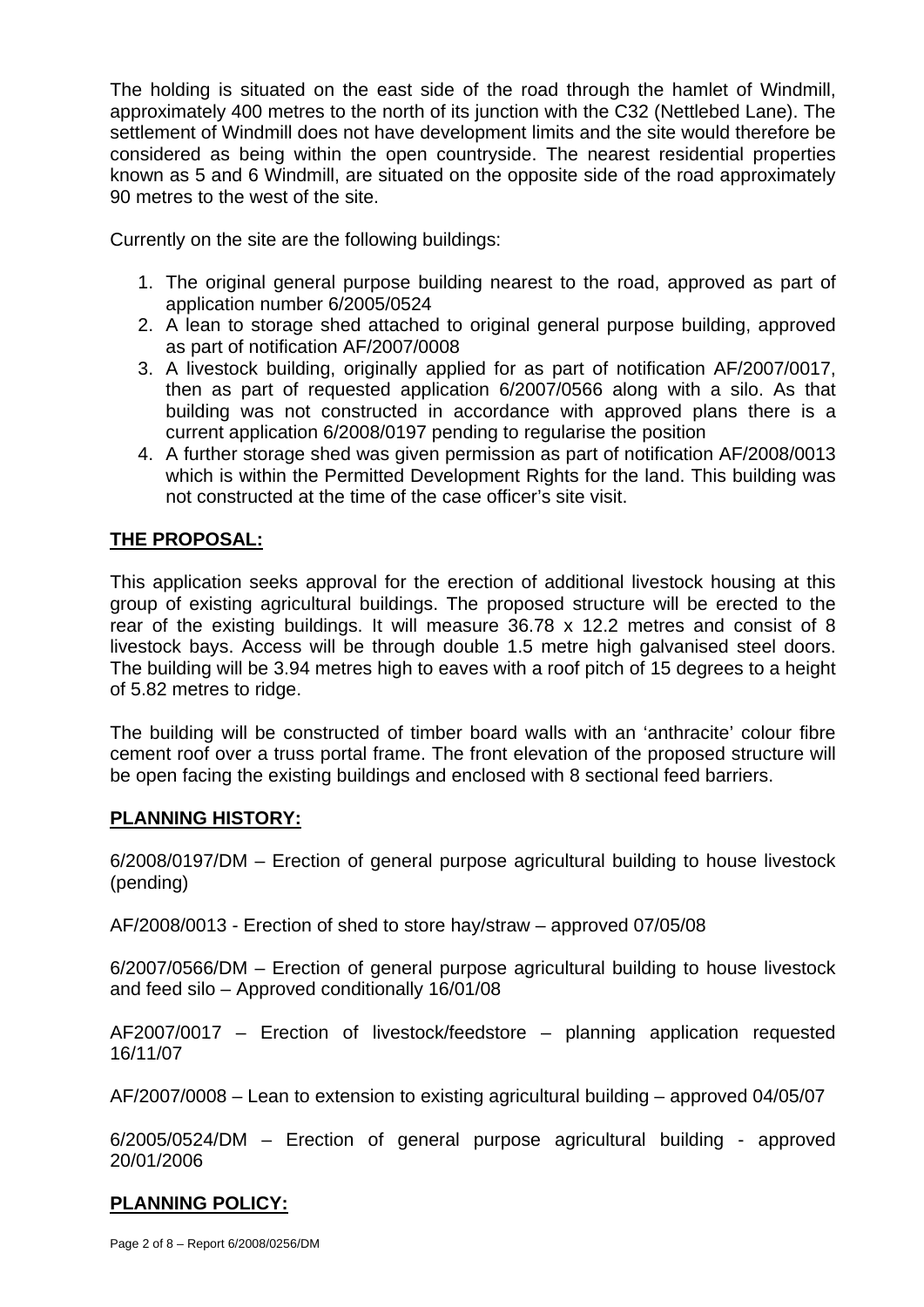GD1 General Development Criteria ENV1 Protection of the Countryside

# **REPRESENTATIONS:**

# **Statutory and Internal Consultants:**

Highways – No objection Environmental Health – No adverse comment on the proposal

# **Public Responses:**

#### **Objections**

A total number of 15 objections and a 73 name petition were received. The objectors raised the following concerns:

- Inaccuracies in the application form including information missing on waste management, lack of parking, impact of foul sewage, protected species, trade effluent, floor space and farmed area.
- Mr Sewell claims to have sought alternative animal housing elsewhere; an objector claims to have contacted two agents who confirmed a "vast choice and availability" of suitable buildings locally.
- The noise from the cattle who are housed constantly is unbearable and will worsen if the site doubles in capacity
- Increased traffic and pollution from the site will, with more intensive use of tractors and deliveries, have a further impact on residents.
- The access to the site is inadequate to allow deliveries and this causes issues of highway safety and damages verges when vehicles park on them.
- The site cannot produce enough extra feed for the proposed increase in cattle therefore deliveries will increase even more.
- Additional noise generated from the site from machinery, tractors, dogs, people shouting and other heavy vehicle traffic will increase.
- Liquid slurry/waste is concentrated in one location and pours down the hill through fields and into a watercourse.
- The smell is overbearing and will get worse with more cattle.
- Mr Sewell should have a slurry pit 400 metres away from properties according to DEFRA.
- Manure and feed is attracting vermin and flies. This will increase with the proposed expansion.
- Questioning what is a reasonable size development in the field of reasonable proportion. This proposal would double the size therefore not be reasonable or proportionate leading to over-development.
- The proposed building will significantly block views and have an adverse effect on the visual appearance of Wind Mill.
- The rearing of 275 calves in 3 barns on 1 field is intensive farming which is in conflict with the TDLP.
- Animal Rights protest disruption is likely to occur which would impact on residents' security
- Privacy has been adversely affected due to the intensive practices on the site affecting residents' outlook.
- Asthma suffers and general quality of life/health has been affected unacceptably.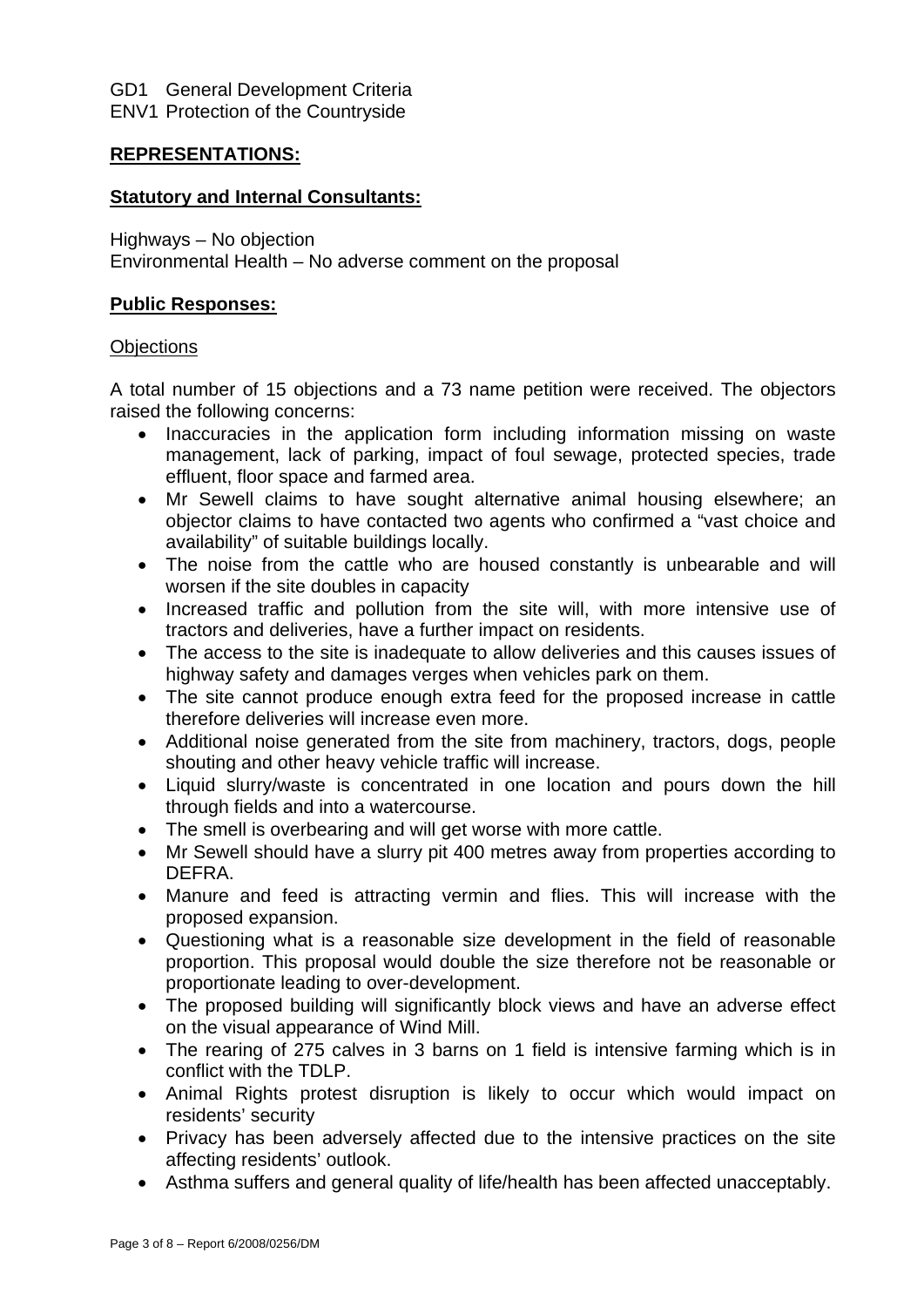- The buildings are simply too close to residents' homes. If application is approved the site will increase by 100% which is unacceptable.
- The fact that one worker is proposed should not be a relevant consideration in determining the application.
- Lighting on the site points into resident's homes and impacts upon quality of life.
- The building will destroy curlew nesting sites and have a wider impact upon local wildlife.

A number of other points have been raised by objectors relating to the process, history of the site and personal comments. These personal comments about the behaviour of the applicants or objectors and their approach are not material planning considerations.

## **Support**

A total of 31 letters of support were received from a variety of people and businesses offering comments in support of the planning application. An 11 name petition was received supporting agriculture practices in general. Of note were letters from the North East NFU, Castle Veterinary Surgeons and a number of local residents.

The NFU are in support of the application as they say that "it is vital a building is erected to house animals and protect them from the weather" and that the building "is vital to sustain the business".

Other letters of support make reference to the practices and quality of farming undertaken by the applicants.

Again, a number of personal comments have been included that can not be treated as material planning considerations.

## **PLANNING CONSIDERATIONS:**

**Background** Principle of development Design Impact on amenity and highway safety

#### **Background**

The original application for an agricultural shed was made in 2005 after it was noted the building was intended for livestock and was within 400 metres of residential properties. This application (6/2005/0524/DM) was eventually approved conditionally, despite strong opposition from local residents. The issues were addressed in the relevant officer report. This application established the principle that the development of an agricultural use was satisfactory in a countryside location, in the general vicinity of which other farming uses exist and in spite of the fact that it was relatively near a rural hamlet.

The subsequently erected lean-to shed, for ancillary farming purposes, was the subject of a notification procedure under 'Agricultural and Forestry Developments' (AF/2007/0008). Agricultural Notifications do not require neighbour consultation to take place. In any event, the brief report concerning this shed states that "the scheme would be unobtrusive to this farmland and will appear in context with the existing agricultural building without having a harmful impact on the local landscape".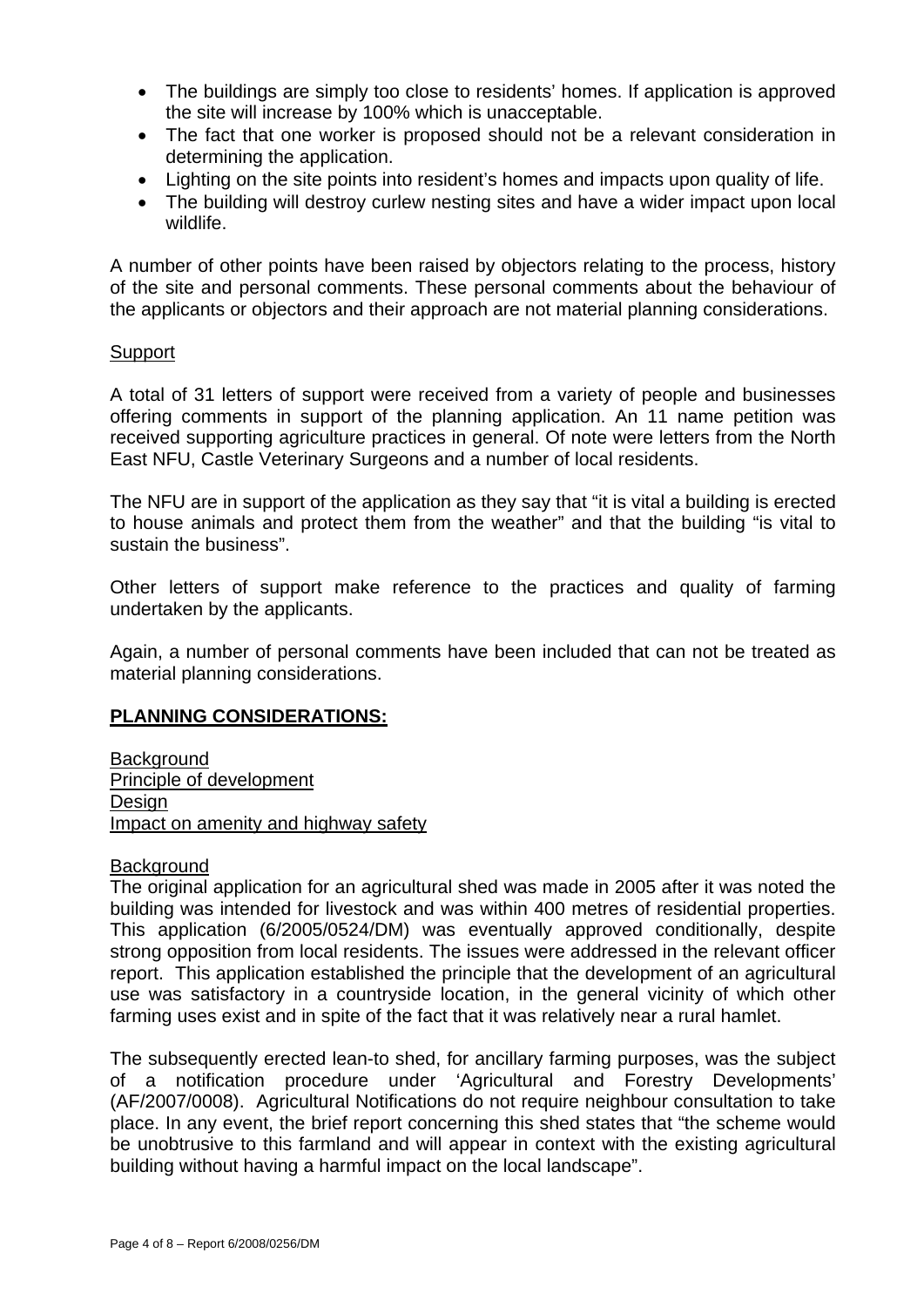Application number 2007/0566/DM was submitted for the erection of a further livestock building. This application was requested when an agricultural notification was received (AF/2008/0017) incorrectly for a livestock building which required full permission. This application also included the retrospective permission for the erection of a feed silo on the site to regularise the situation. This was subsequently given permission. This building was then erected 1.1 metres higher than approved. Therefore a retrospective application (6/2008/0197) is currently pending which seeks to regularise this increase in height.

A further hay/straw shed was approved as part of agricultural notification AF/2008/0013. This building for the storage use and not livestock was within the permitted development tolerances attributed to agricultural developments on this site and was therefore assessed as a notification. An assessment of the siting, materials and design was made and due to the position within the existing farmstead and the presence of a mature hedge along the roadside boundary the building was considered acceptable. This structure was not constructed on site at the time of the case officer's site visit for this current application but has been included on the block plan for the site.

#### Principle of development

The proposed agricultural building to be used for wintering livestock will be situated in a rural countryside location. As discussed previously, the initial permission for the first building established the general principle of the site for development for agricultural uses. The retrospective nature of previous applications on the site is not a material planning consideration and this proposal will be assessed on its individual merits.

A number of objections were received questioning the scale of the proposed development in relation to the land. The farming practices at Mill House Farm are subject to the same compliance and inspection systems as all other farms in the area as part of the DEFRA Rural Payment Agency (RPA) scheme. This scheme sets out a number of criteria for agricultural businesses to adhere to. For example waste handling and animal welfare form part of the framework for inspection. Farmers have to ensure that their practices adhere to the specific criteria and therefore aim to be fully crosscompliant.

One of the requirements is to complete a Manure Management Plan. This type of farming does not create slurry as the cattle are reared and housed on straw. Therefore, the management plan refers to the spreading of muck. This has been completed for predicted stock up to 240 units. The calculation shows that 18.72 ha of land is required for the disposal of manure. The applicant states that there is currently 48 acres available for spreading including summer grazing, which amounts to 19.42 hectares. Therefore, the size of the holding in relation to number of cattle proposed is acceptable. This is also controlled independently by DEFRA in terms of waste handling and the requirement to be cross compliant. The welfare of animals also forms part of the RPA criteria and is examined yearly. In addition, a letter of support was received from Castle Veterinary Surgeons stating that they have attended the Sewell stock for the last two years. The letter confirms that "the quality of both the accommodation provided and the standards of care and attention provided is extremely high".

The Environment Agency has confirmed that they rely on the RPA scheme to ensure that the farm practices are compliant with environmental legislation. The site was reclaimed from its former opencast mine use. Therefore there are no streams or established watercourses running near to the site. The existing waste heap is on flat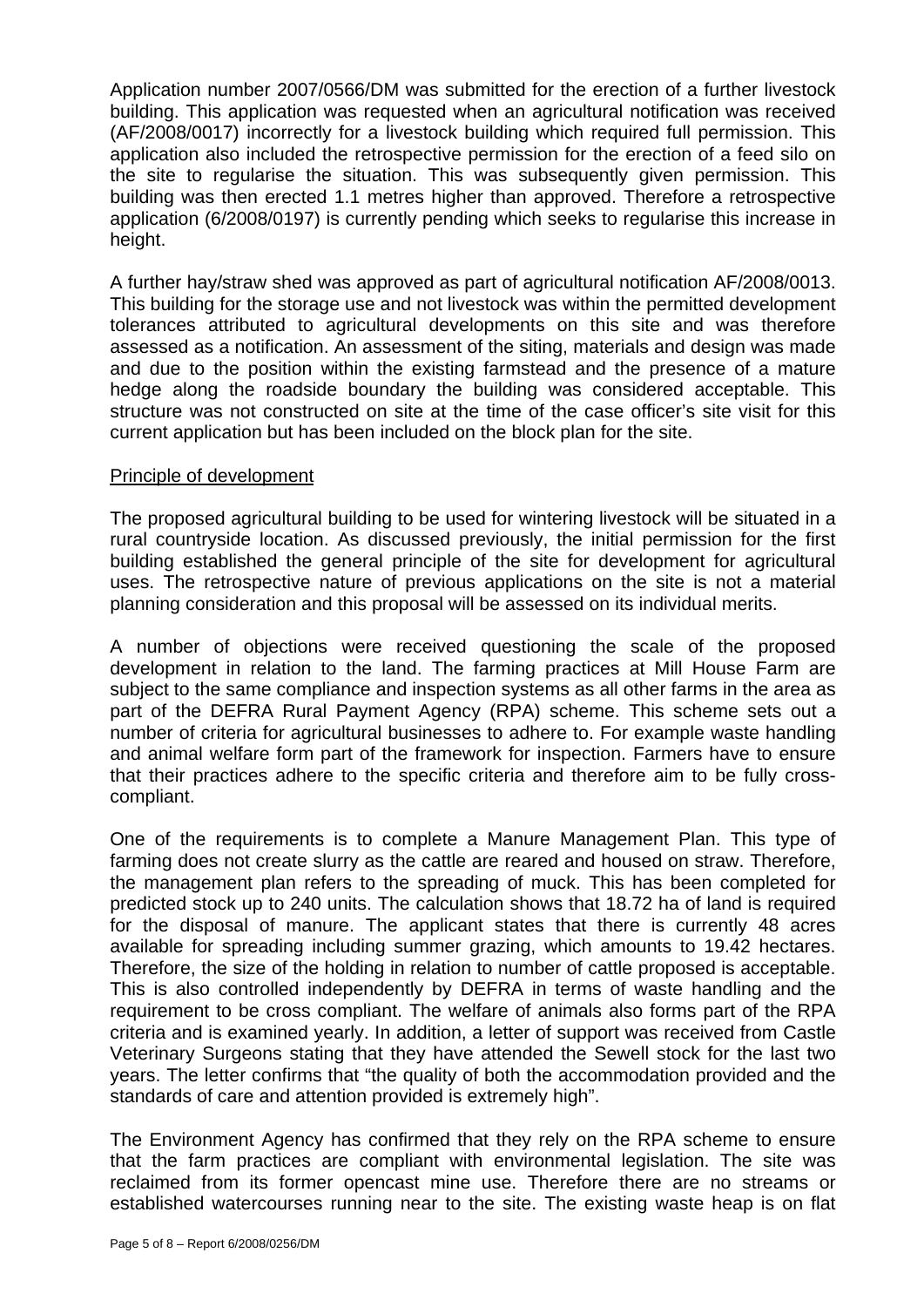ground and towards the Southern boundary of the site therefore positioned on the part of the site furthest from the nearest properties.

The Council's Environmental Health section has submitted no objection to the proposals and has recently carried out an inspection of the site. The Inspector states that "*With proper management of the agricultural activities there should be no problems with noise, smell and rodent infestations. Likewise if the disposal of animal waste and slurry is carried out in accordance with good practice guidance there will be no nuisance to occupiers of neighbouring properties. This is an agricultural building on agricultural land and as such should cause no more nuisance than any other agricultural activity*."

It should also be noted that the alternative types of waste on the site are disposed of as part of a business waste disposal plan. This requires the applicant to store plastic wrappings etc until a sufficient amount has been collected to request a collection from a private waste disposal company.

#### Design

The proposed building has been designed by a company that specialises in agricultural buildings. The building is of a standard design for the housing of cattle. The applicant has advised that the building has been positioned to allow for ease of movement and to protect the cattle from inclement weather. The use of timber boarding and muted materials for the roof will ensure the building is similar to the existing structures on the holding and constructed from standard materials attributed to many agricultural buildings in the District in accordance with policy GD1 of the TDLP 2002.

#### Impact on amenity and highway safety

The settlement of Windmill is classed as being within open countryside as there is no settlement limit. The existing buildings are approximately 90 metres away from three existing dwellings on the opposite side of the road to the west (5 and 6 Windmill and an adjacent property). There is open land and forms of natural screening such as walls, hedging and a highway verge between these properties and the application site. There are also four more properties situated to the north-west of the existing buildings (Ivy Lodge, oak Lodge, Paddock House and 9A Windmill). There is also the road, open land and natural forms of screening between these houses and the site. This proposed building is to be erected adjacent to the Southern boundary of the site which is the farthest part of the site from the neighbouring properties. The visual impact of the proposed building will be reduced by the position behind the existing farmstead and therefore in accordance with policies GD1 and ENV1 of the Local Plan.

The 60 watt security light, which operates on a dawn until dusk sensor is not classified as a 'floodlight' and the applicants have pointed out that not only do other properties in the area have them, but that light from a nearby streetlight is much brighter. The issue of the removal of the previous use as green fields is does not appear to have any credence as green fields still exist beyond the farm buildings on a site which is effectively reclaimed land, having once been used for opencast mining from 1970-1990.

Page 6 of 8 – Report 6/2008/0256/DM A number of objections have been received regarding the level of noise from the site and also the impact on smells from the site. Some noise may be generated from livestock within the buildings and their associated farming. This should be relatively minimal given the nature of the stock and the distances involved to residential properties and given that the proposed new livestock building is to be erected further from the neighbouring properties than the existing livestock barns. Indeed, in the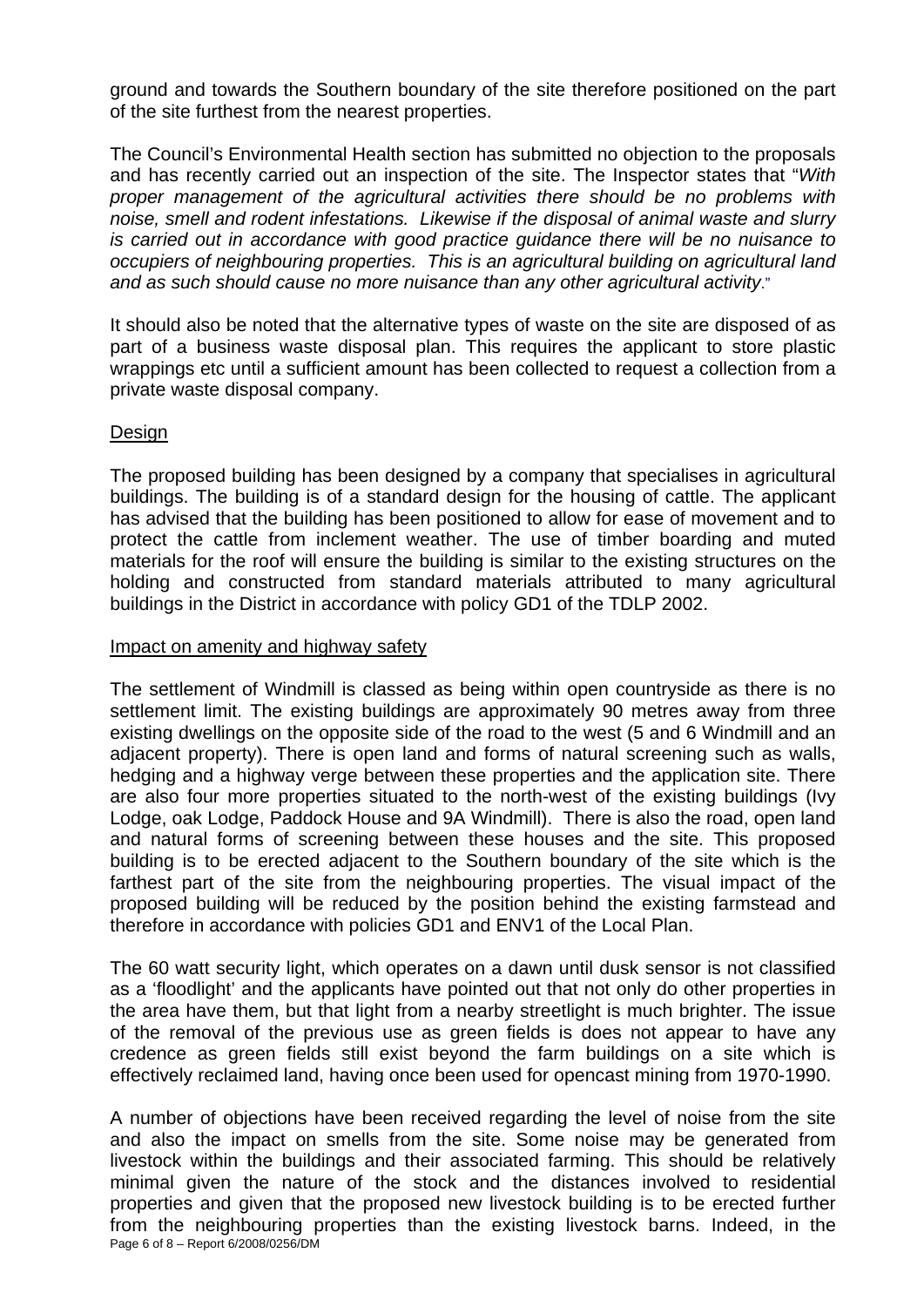countryside, stock can generate noise when in fields; it is an accepted aspect of life in the countryside. Noise from traffic will be limited. As this is a minor road with relatively modest local traffic, safety is not considered to be detrimentally compromised and the farmstead will only received deliveries on an ad hoc basis (currently twice weekly according to objectors). The number of vehicle movements generated by the development is likely to be inconsequential and should not result in any issues that would cause noise nuisance.

Issues of smell from the operation will unlikely cause problems of any consequence because of distances involved and the fact that this is a countryside business in a substantially rural location. The direction of the prevailing wind from the south west, should take any smell nuisance away from the location of existing housing. The applicant also pointed out that a number of other properties in Windmill and the locality also keep livestock in buildings closer to the objector's properties. From a site visit the level of this was unclear and how waste is disposed of, but animal noise and smells could be attributed to these practices. As the village is within a rural location a number of the other properties in the village are or have been working farms in the past. These properties include a wide range of agricultural buildings of differing quality and could, if required, be used to house livestock without permission. These buildings are in closer proximity to the objectors properties.

#### Procedure

Due to specific objections regarding procedure, it should be noted that the case officer met with a number of objectors to discuss the application, explain the site history and reasons for the way the process has unfolded and also to listen to the specific objections of the owners of nearby properties. The issue of the principle was discussed at length with regards to the accepted use of the site.

A number of objections and letters of support have been received from businesses and members of the public from outside the local area and in some cases in different parts of the country. In assessing these, objections and letters of support from direct neighbours and local residents have been attributed more weight.

The objection from the Parish Council gave two reasons. The first was the retrospective nature of the previous applications; this is not a material planning consideration. The second was the mud on the road. This has been assessed as part of the highways considerations.

Councillor Richardson requested that the application be considered by Committee, in line with the scheme of delegation, on the grounds that the issues of visual impact should be assessed by Members.

# **PLAN Nos. AND DATE RECEIVED:** 23 June 2008

12/055/0001-1 - Site Location Plan #1 12/055/0001-2 – Site Location Plan #2 12/055/0001-3 – Site Location Plan #3 12/055/0001-4 – Block Plan 12/055/0001-5 – Proposed elevations and layouts #1 12/055/0001-6 – Proposed elevations and layouts #2